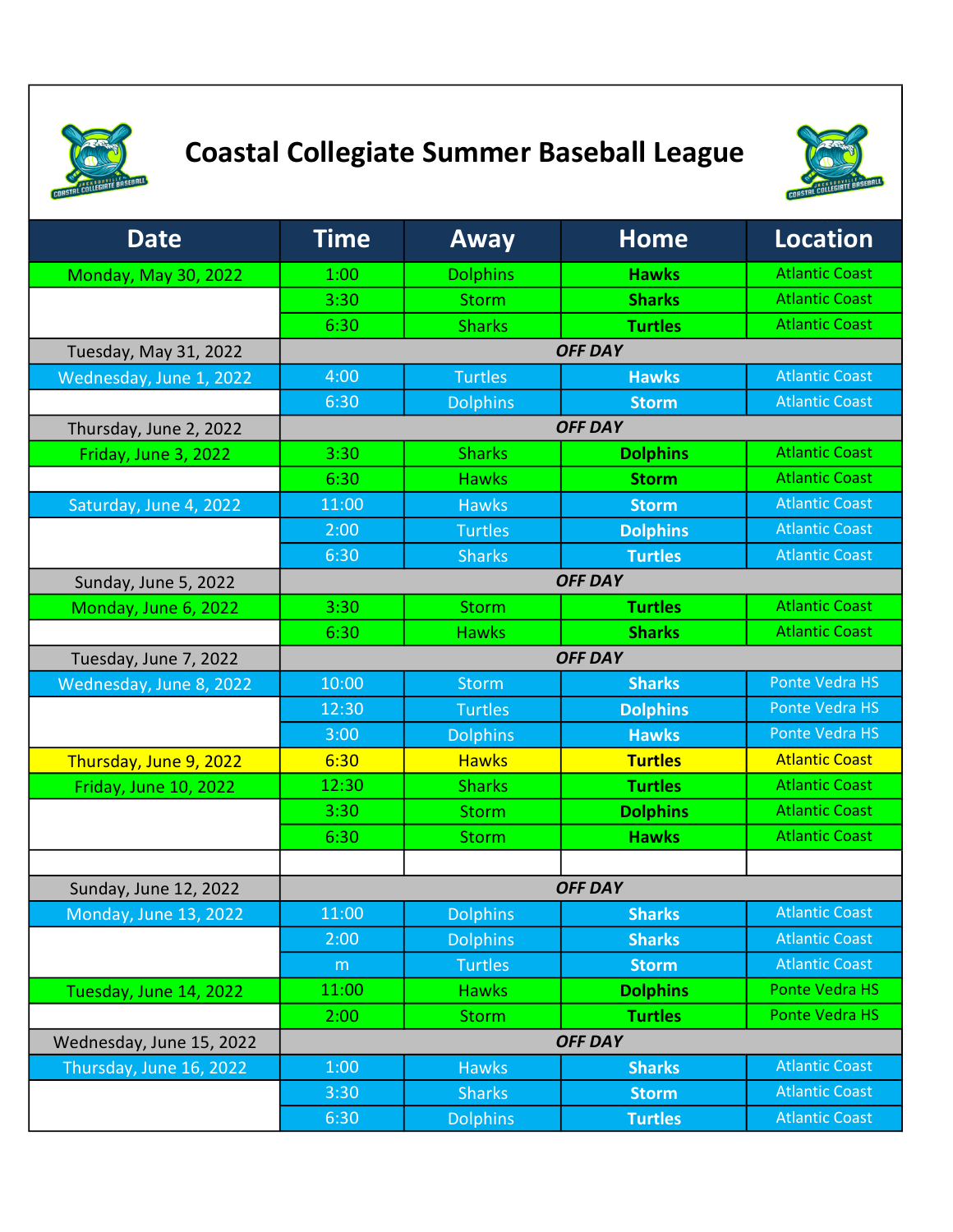| Friday, June 17, 2022    | <b>OFF DAY</b> |                 |                 |                         |  |
|--------------------------|----------------|-----------------|-----------------|-------------------------|--|
| Saturday, June 18, 2022  | 11:00          | <b>Storm</b>    | <b>Hawks</b>    | <b>Bishop Synder HS</b> |  |
|                          | 1:30           | <b>Dolphins</b> | <b>Storm</b>    | <b>Bishop Synder HS</b> |  |
|                          | 4:00           | <b>Turtles</b>  | <b>Sharks</b>   | <b>Bishop Synder HS</b> |  |
| Sunday, June 19, 2022    | <b>OFF DAY</b> |                 |                 |                         |  |
| Monday, June 20, 2022    | 3:30           | <b>Hawks</b>    | <b>Sharks</b>   | Ponte Vedra HS          |  |
|                          | 6:30           | <b>Turtles</b>  | <b>Dolphins</b> | <b>Atlantic Coast</b>   |  |
| Tuesday, June 21, 2022   | 1:15           | <b>Hawks</b>    | <b>Storm</b>    | Ponte Vedra HS          |  |
| Wednesday, June 22, 2022 | 4:00           | <b>Sharks</b>   | <b>Storm</b>    | <b>Atlantic Coast</b>   |  |
|                          | 6:30           | <b>Storm</b>    | <b>Sharks</b>   | <b>Atlantic Coast</b>   |  |
| Thursday, June 23, 2022  | 6:30           | <b>Dolphins</b> | <b>Turtles</b>  | <b>Atlantic Coast</b>   |  |
| Friday, June 24, 2022    | 6:30           | <b>Hawks</b>    | <b>Dolphins</b> | <b>Atlantic Coast</b>   |  |
| Saturday, June 25, 2022  | 12:30          | <b>Storm</b>    | <b>Turtles</b>  | <b>Atlantic Coast</b>   |  |
|                          | 3:30           | <b>Turtles</b>  | <b>Hawks</b>    | <b>Atlantic Coast</b>   |  |
|                          | 6:30           | <b>Dolphins</b> | <b>Sharks</b>   | <b>Atlantic Coast</b>   |  |
| Sunday, June 26, 2022    | <b>OFF DAY</b> |                 |                 |                         |  |
| Monday, June 27, 2022    | 10:00          | <b>Hawks</b>    | <b>Dolphins</b> | <b>Atlantic Coast</b>   |  |
|                          | 1:00           | <b>Storm</b>    | <b>Sharks</b>   | <b>Atlantic Coast</b>   |  |
|                          | 4:00           | <b>Sharks</b>   | <b>Storm</b>    | <b>Atlantic Coast</b>   |  |
|                          | 6:30           | <b>Turtles</b>  | <b>Hawks</b>    | <b>Atlantic Coast</b>   |  |
| Tuesday, June 28, 2022   | <b>OFF DAY</b> |                 |                 |                         |  |
| Wednesday, June 29, 2022 | 3:00           | <b>Dolphins</b> | <b>Storm</b>    | <b>Bishop Synder HS</b> |  |
|                          | 6:30           | <b>Sharks</b>   | <b>Turtles</b>  | <b>Bishop Synder HS</b> |  |
| Thursday, June 30, 2022  | 6:30           | <b>Hawks</b>    | <b>Turtles</b>  | <b>Atlantic Coast</b>   |  |
| Friday, July 1, 2022     | <b>OFF DAY</b> |                 |                 |                         |  |
| Saturday, July 2, 2022   | 10:00          | <b>Turtles</b>  | <b>Dolphins</b> | <b>Atlantic Coast</b>   |  |
|                          | 12:30          | <b>Sharks</b>   | <b>Dolphins</b> | <b>Atlantic Coast</b>   |  |
|                          | 3:30           | <b>Storm</b>    | <b>Hawks</b>    | <b>Atlantic Coast</b>   |  |
| Sunday, July 3, 2022     |                |                 | <b>OFF DAY</b>  |                         |  |
| Monday, July 4, 2022     | 10:00          | <b>Turtles</b>  | <b>Storm</b>    | <b>Mandarin HS</b>      |  |
|                          | 1:00           | <b>Hawks</b>    | <b>Sharks</b>   | <b>Mandarin HS</b>      |  |
| Tuesday, July 5, 2022    | 4:00           | <b>Dolphins</b> | <b>Hawks</b>    | <b>Mandarin HS</b>      |  |
|                          | 6:30           | <b>Hawks</b>    | <b>Dolphins</b> | <b>Mandarin HS</b>      |  |
| Wednesday, July 6, 2022  | <b>OFF DAY</b> |                 |                 |                         |  |
| Thursday, July 7, 2022   | 11:00          | <b>Hawks</b>    | <b>Sharks</b>   | <b>Atlantic Coast</b>   |  |
|                          | 1:30           | <b>Sharks</b>   | <b>Storm</b>    | <b>Atlantic Coast</b>   |  |
|                          | 6:30           | <b>Turtles</b>  | <b>Dolphins</b> | <b>Atlantic Coast</b>   |  |
| Friday, July 8, 2022     | <b>OFF DAY</b> |                 |                 |                         |  |
| Saturday, July 9, 2022   | 12:00          | <b>Turtles</b>  | <b>Sharks</b>   | <b>Atlantic Coast</b>   |  |
|                          | 3:00           | <b>Hawks</b>    | <b>Turtles</b>  | <b>Atlantic Coast</b>   |  |
|                          | 6:30           | <b>Dolphins</b> | <b>Storm</b>    | <b>Atlantic Coast</b>   |  |